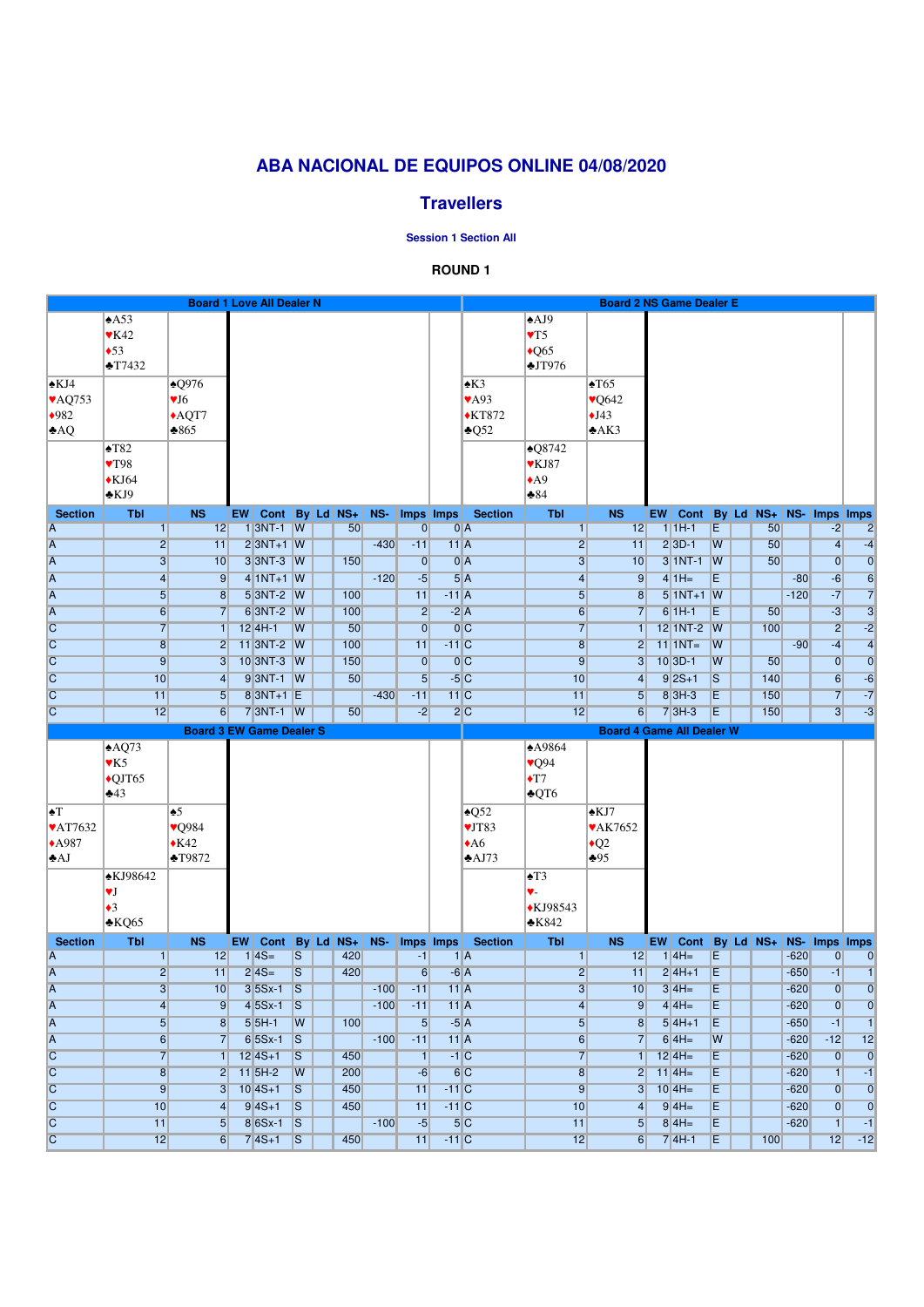## **ABA NACIONAL DE EQUIPOS ONLINE 04/08/2020**

### **Travellers**

**Session 1 Section All**

#### **ROUND 1**

|                                  |                              | <b>Board 5 NS Game Dealer N</b>  |           |                              |                |           |     |                   |                         |                  |                            |                           | <b>Board 6 EW Game Dealer E</b>  |           |                                         |                         |     |        |                         |                                  |
|----------------------------------|------------------------------|----------------------------------|-----------|------------------------------|----------------|-----------|-----|-------------------|-------------------------|------------------|----------------------------|---------------------------|----------------------------------|-----------|-----------------------------------------|-------------------------|-----|--------|-------------------------|----------------------------------|
|                                  | $\triangle$ A2               |                                  |           |                              |                |           |     |                   |                         |                  |                            | $\triangle$ K5            |                                  |           |                                         |                         |     |        |                         |                                  |
|                                  | $\sqrt{Q}974$                |                                  |           |                              |                |           |     |                   |                         |                  |                            | $\triangledown$ KJ54      |                                  |           |                                         |                         |     |        |                         |                                  |
|                                  | $\triangleleft 62$           |                                  |           |                              |                |           |     |                   |                         |                  |                            | $\triangle$ A9            |                                  |           |                                         |                         |     |        |                         |                                  |
|                                  | $\triangle$ QJ643            |                                  |           |                              |                |           |     |                   |                         |                  |                            | $\triangle$ KJT32         |                                  |           |                                         |                         |     |        |                         |                                  |
|                                  |                              |                                  |           |                              |                |           |     |                   |                         |                  |                            |                           |                                  |           |                                         |                         |     |        |                         |                                  |
| $\triangle Q$ 754                |                              | <b>AJT</b>                       |           |                              |                |           |     |                   |                         |                  | $\triangle 732$            |                           | $\triangle$ J84                  |           |                                         |                         |     |        |                         |                                  |
| V-                               |                              | $\blacktriangledown$ KJT652      |           |                              |                |           |     |                   |                         |                  | <b>VAQ</b>                 |                           | $\sqrt{T832}$                    |           |                                         |                         |     |        |                         |                                  |
| $\triangle$ AJ7543               |                              | $\bigstar$ KQT                   |           |                              |                |           |     |                   |                         |                  | $\overline{\text{JT}6432}$ |                           | $\triangle KQ875$                |           |                                         |                         |     |        |                         |                                  |
| A85                              |                              | $*72$                            |           |                              |                |           |     |                   |                         |                  | $\triangle Q9$             |                           | $\clubsuit 4$                    |           |                                         |                         |     |        |                         |                                  |
|                                  | <b>*K9863</b>                |                                  |           |                              |                |           |     |                   |                         |                  |                            | $\triangle$ AQT96         |                                  |           |                                         |                         |     |        |                         |                                  |
|                                  | $\blacktriangledown$ A83     |                                  |           |                              |                |           |     |                   |                         |                  |                            | 976                       |                                  |           |                                         |                         |     |        |                         |                                  |
|                                  | •98                          |                                  |           |                              |                |           |     |                   |                         |                  |                            | ∔÷                        |                                  |           |                                         |                         |     |        |                         |                                  |
|                                  | $\triangle$ KT9              |                                  |           |                              |                |           |     |                   |                         |                  |                            | A8765                     |                                  |           |                                         |                         |     |        |                         |                                  |
|                                  |                              |                                  |           |                              |                |           |     |                   |                         |                  |                            |                           |                                  |           |                                         |                         |     |        |                         |                                  |
| <b>Section</b><br>$\overline{A}$ | <b>Tbl</b><br>$\overline{1}$ | <b>NS</b><br>12                  | EW        | <b>Cont</b><br>$1 2S-2$      | $\overline{S}$ | By Ld NS+ |     | NS-<br>$-200$     | Imps Imps<br>$-6$       |                  | <b>Section</b><br>6A       | Tbl<br>1 <sup>1</sup>     | <b>NS</b><br>12                  | <b>EW</b> | Cont By Ld NS+ NS- Imps Imps<br>$1 6C=$ | $\overline{\mathsf{N}}$ | 920 |        | 11                      | $-11$                            |
| $\overline{A}$                   | $\overline{2}$               | 11                               |           | $2 2H+1 $                    | Е              |           |     | $-140$            | $-6$                    |                  | 6A                         | $\overline{2}$            | 11                               |           | $2$ 3NT+2 $N$                           |                         | 460 |        | $-1$                    | $\blacksquare$                   |
|                                  |                              |                                  |           |                              |                |           |     |                   |                         |                  |                            |                           |                                  |           |                                         |                         |     |        |                         |                                  |
| $\overline{A}$                   | 3 <sup>1</sup>               | 10                               |           | $3$ $2H=$                    | E              |           |     | $-110$            | $-4$                    |                  | 4A                         | $\overline{3}$            | 10                               |           | $3 5C+1 $ N                             |                         | 420 |        | $-11$                   | 11                               |
| $\overline{A}$                   | $\vert 4 \vert$              | 9 <sup>°</sup>                   |           | $4$ 2H-1                     | E              |           | 50  |                   | $-2$                    |                  | 2A                         | $\overline{4}$            | 9 <sup>°</sup>                   |           | $4$ 3NT+2 N                             |                         | 460 |        | $-10$                   | 10                               |
| $\overline{A}$                   | 5 <sub>l</sub>               | 8 <sup>1</sup>                   |           | $5$ 2H-1                     | Е              |           | 50  |                   | $\overline{0}$          |                  | 0A                         | 5 <sub>l</sub>            | 8                                |           | $5$ 3NT+2 N                             |                         | 460 |        | 0                       | $\overline{0}$                   |
| $\overline{A}$                   | $6 \overline{6}$             | 7 <sup>1</sup>                   |           | $6 3D=$                      | W              |           |     | $-110$            | $\overline{0}$          |                  | 0A                         | $6 \mid$                  | $\overline{7}$                   |           | $6$ 3NT+3 N                             |                         | 490 |        | $-10$                   | 10                               |
| $\overline{C}$                   | $\overline{7}$               | 11                               |           | $12$ 2H-1                    | Е              |           | 50  |                   | $6 \overline{6}$        |                  | $-6$ C                     | $\overline{7}$            | $\blacktriangleleft$             |           | $12 5C+1 $                              | $\overline{\mathsf{S}}$ | 420 |        | $-11$                   | 11                               |
| $\overline{C}$                   | $\overline{8}$               | 2 <sub>1</sub>                   |           | $11$ 3NT-2 W                 |                |           | 100 |                   | $6 \overline{6}$        |                  | $-6 C$                     | 8                         | $\overline{2}$                   |           | $11$ 3NT+3 N                            |                         | 490 |        | $\overline{\mathbf{1}}$ | $\blacksquare$                   |
| $\overline{C}$                   | 9                            | 3 <sup>1</sup>                   |           | $10$ 2H-1                    | E              |           | 50  |                   | $\left  4 \right $      |                  | $-4$ C                     | 9                         | $\overline{3}$                   |           | $10 6C=$                                | $\overline{\mathsf{N}}$ | 920 |        | 11                      | $-11$                            |
| $\overline{C}$                   | 10                           | 4 <sup>1</sup>                   |           | $9$ 2H-2                     | E              |           | 100 |                   | $\overline{2}$          |                  | $-2$ C                     | 10                        | $\vert 4 \vert$                  |           | $9 6C=$                                 | $\overline{\mathsf{N}}$ | 920 |        | 10                      | $-10$                            |
| $\overline{C}$                   | 11                           | 5 <sub>l</sub>                   |           | $8$ 2H-1                     | Е              |           | 50  |                   | $\overline{0}$          |                  | 0C                         | 11                        | $\overline{5}$                   |           | 8 3NT+2 N                               |                         | 460 |        | $\overline{0}$          | $\overline{0}$                   |
| $\overline{C}$                   | 12                           | 6                                |           | $72H=$                       | Е              |           |     | $-110$            | 0                       |                  | 0C                         | 12                        | 6                                |           | $7 6C=$                                 | $\blacksquare$          | 920 |        | 10                      | $-10$                            |
|                                  |                              |                                  |           |                              |                |           |     |                   |                         |                  |                            |                           |                                  |           |                                         |                         |     |        |                         |                                  |
|                                  |                              | <b>Board 7 Game All Dealer S</b> |           |                              |                |           |     |                   |                         |                  |                            |                           | <b>Board 8 Love All Dealer W</b> |           |                                         |                         |     |        |                         |                                  |
|                                  | 19432                        |                                  |           |                              |                |           |     |                   |                         |                  |                            | $\triangle$ J2            |                                  |           |                                         |                         |     |        |                         |                                  |
|                                  |                              |                                  |           |                              |                |           |     |                   |                         |                  |                            |                           |                                  |           |                                         |                         |     |        |                         |                                  |
|                                  | $\blacktriangledown$ J64     |                                  |           |                              |                |           |     |                   |                         |                  |                            | $\blacktriangledown$ KT76 |                                  |           |                                         |                         |     |        |                         |                                  |
|                                  | $*942$                       |                                  |           |                              |                |           |     |                   |                         |                  |                            | $\bigcirc$ QJ942          |                                  |           |                                         |                         |     |        |                         |                                  |
|                                  | $\triangle$ T73              |                                  |           |                              |                |           |     |                   |                         |                  |                            | $\blacktriangle J2$       |                                  |           |                                         |                         |     |        |                         |                                  |
| $\clubsuit 6$                    |                              | A KQ7                            |           |                              |                |           |     |                   |                         |                  | $\triangle$ A7             |                           | $\triangle$ KT843                |           |                                         |                         |     |        |                         |                                  |
| $\vee$ Q82                       |                              | <b>▼K975</b>                     |           |                              |                |           |     |                   |                         |                  | $\sqrt{QJ9}$               |                           | $\blacktriangledown$ A43         |           |                                         |                         |     |        |                         |                                  |
| $\triangle$ A653                 |                              | $\triangle$ KJT                  |           |                              |                |           |     |                   |                         |                  | $\triangle$ AT8            |                           | $\bullet$ <sup>6</sup>           |           |                                         |                         |     |        |                         |                                  |
| A KQJ9                           |                              | $*85$                            |           |                              |                |           |     |                   |                         |                  | A KQ87                     |                           | $\frac{1}{2}9654$                |           |                                         |                         |     |        |                         |                                  |
|                                  | $\triangle$ JT85             |                                  |           |                              |                |           |     |                   |                         |                  |                            | $\triangle Q$ 965         |                                  |           |                                         |                         |     |        |                         |                                  |
|                                  | $\blacktriangledown$ AT3     |                                  |           |                              |                |           |     |                   |                         |                  |                            | $\blacktriangledown 852$  |                                  |           |                                         |                         |     |        |                         |                                  |
|                                  | $\triangle$ Q87              |                                  |           |                              |                |           |     |                   |                         |                  |                            | $\triangle$ K753          |                                  |           |                                         |                         |     |        |                         |                                  |
|                                  | $\triangle 642$              |                                  |           |                              |                |           |     |                   |                         |                  |                            | $\blacktriangleright$ T3  |                                  |           |                                         |                         |     |        |                         |                                  |
| <b>Section</b>                   | Tbl                          | <b>NS</b>                        | <b>EW</b> | <b>Cont</b>                  |                |           |     | $By$ Ld $NS+$ NS- | Imps Imps               |                  | <b>Section</b>             | Tbl                       | <b>NS</b>                        | EW        | Cont By Ld NS+                          |                         |     |        | NS- Imps Imps           |                                  |
| $\overline{A}$                   | $\mathbf{1}$                 | 12                               |           | $1 6NT=$                     | TE.            |           |     | $-1440$           | $-13$                   | $13 \, \text{A}$ |                            | 1 <sup>1</sup>            | 12                               |           | $1$ 3NT+1 W                             |                         |     | $-430$ | $-1$                    |                                  |
| $\overline{A}$                   | $\overline{2}$               | 11                               |           | $2 6NT-1 E$                  |                |           | 100 |                   | 13                      | $-13$ A          |                            | $\overline{2}$            | 11                               |           | $2$ 3NT+2 $W$                           |                         |     | $-460$ | $-2$                    | $\vert$ 1<br>$\overline{2}$      |
| $\overline{A}$                   | 3 <sup>1</sup>               | 10                               |           | 3 6NT-1 E                    |                |           | 100 |                   | 0                       |                  | 0A                         | 3                         | 10                               |           | $3 4S+1 $                               | $\overline{\mathsf{W}}$ |     | $-450$ | $-11$                   | 11                               |
| $\overline{A}$                   | $\vert 4 \vert$              | 9 <sub>l</sub>                   |           | $4$ 6NT=                     | ΤEΙ            |           |     | $-1440$           | $-13$                   | 13A              |                            | $\overline{4}$            | 9                                |           | $4 6C=$                                 | <b>W</b>                |     | $-920$ | $-10$                   | 10                               |
| $\overline{A}$                   | 5 <sub>l</sub>               | 8 <sup>1</sup>                   |           | $5 6NT+1 E$                  |                |           |     | $-1470$           | $-1$                    |                  | $1$ $A$                    | 5 <sub>l</sub>            | 8 <sup>°</sup>                   |           | $5$ 3NT+2 W                             |                         |     | $-460$ |                         |                                  |
| $\overline{A}$                   | 6 <sup>1</sup>               | 7 <sup>1</sup>                   |           | $6 6NT=$                     | $\overline{W}$ |           |     | $-1440$           | $-15$                   | 15A              |                            | 6 <sup>1</sup>            | $\overline{7}$                   |           | $6 4S=$                                 | <b>W</b>                |     | $-420$ | $-2$<br>$-1$            | $\overline{2}$<br>$\overline{1}$ |
| $\overline{C}$                   | $\overline{7}$               |                                  |           | 12 3NT+2 E                   |                |           |     | $-660$            | 13                      | $-13$ C          |                            | $\overline{7}$            |                                  |           | $12$ $3NT =$                            | $\overline{\mathsf{W}}$ |     | $-400$ | $\mathbf{1}$            |                                  |
|                                  | 8 <sup>1</sup>               | 2 <sup>1</sup>                   |           |                              |                |           |     |                   |                         |                  |                            | 8 <sup>1</sup>            | 2 <sup>2</sup>                   |           |                                         | $\overline{\mathsf{W}}$ |     |        | $\overline{2}$          |                                  |
| $\overline{C}$<br>$\overline{C}$ | $\overline{9}$               | 3 <sup>1</sup>                   |           | $11$ 3NT+3 E<br>10 6NT-1 E   |                |           | 100 | $-690$            | $-13$<br>$\overline{0}$ | 13C              | 0C                         | 9                         | $\overline{3}$                   |           | $11$   3NT=                             |                         | 50  | $-400$ | 11                      | $-1$<br>$-2$<br>$-11$            |
|                                  | 10                           | 4 <sup>1</sup>                   |           |                              |                |           |     | $-660$            | 13                      |                  |                            |                           | $\vert 4 \vert$                  |           | 10 3NT-1 W                              |                         |     | $-430$ | 10                      |                                  |
| $\overline{C}$<br>$\overline{C}$ | 11                           | 5 <sub>l</sub>                   |           | $9$ 3NT+2 E<br>$8 6NT =  E $ |                |           |     | $-1440$           | 1                       | $-13$ C          | $-1$ C                     | 10<br>11                  | $\sqrt{5}$                       |           | $9$ 3NT+1  W<br>$8$ 3NT=                | $\overline{\mathsf{W}}$ |     | $-400$ | $\overline{2}$          | $-10$<br>$-2$                    |